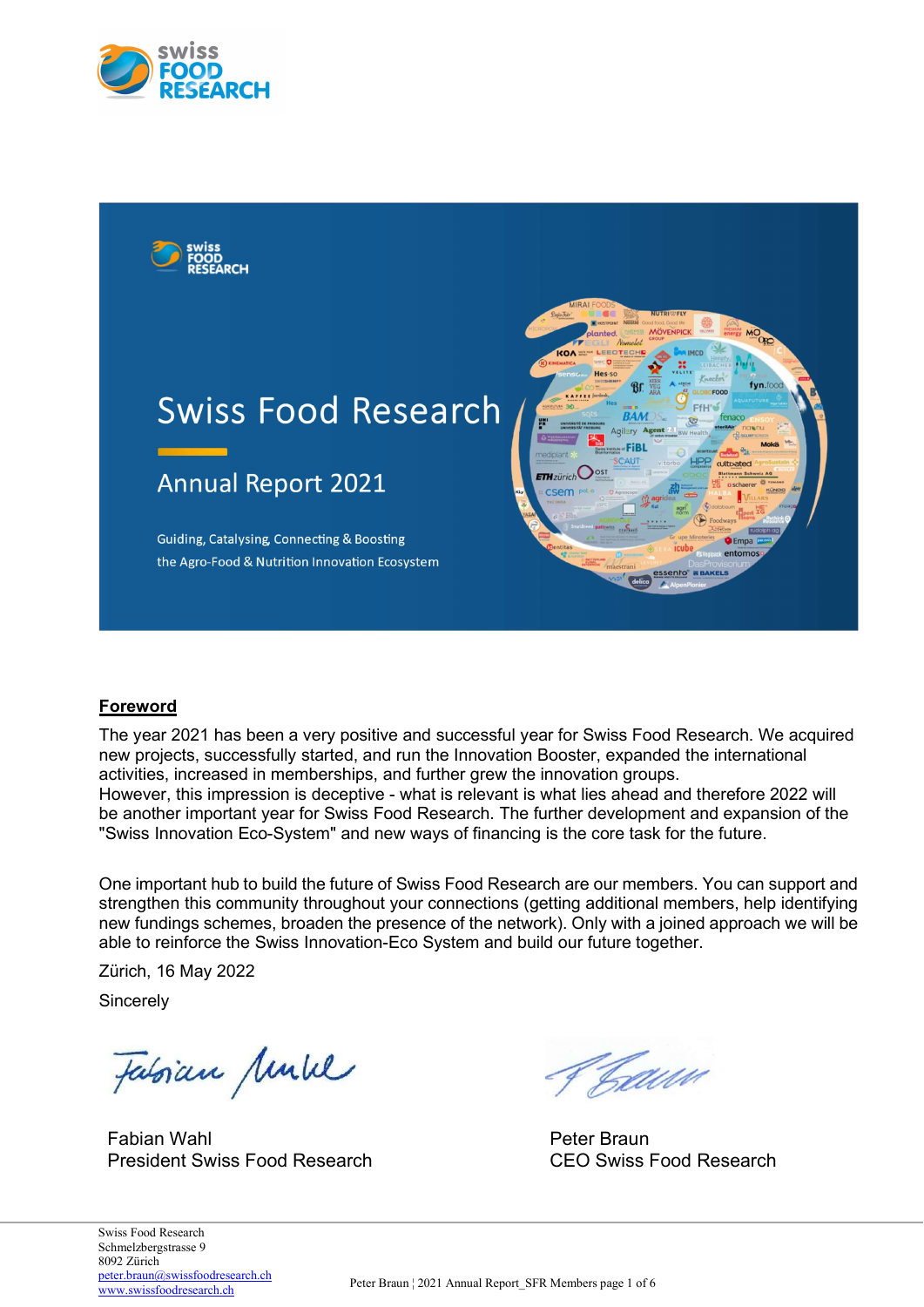

## Summary:

The biggest challenge for us in 2021 was building up and forming the new team. Aline Candrian finished her studies in June and is now active in Australia. In April and May, the team doubled with Corinne and Lucas. From autumn onwards, we received great support with 3 "working students" - Alessia, Alejandra and Fabian. The start of a solid team in our aim to drive impactful innovation with a holistic approach to a sustainable agro-food & nutrition ecosystem. All being: Neutral, confidential, and independent.

The year started with the 2<sup>nd</sup> Future Food Symposium in February. In April we had the Thai-Swiss Food Tech Forum and on 31<sup>st</sup> of August the Agro-Food Innovation Forum as a presence event. The Innovation Booster also started with the defining the practical cooperation with Cluster Food & Nutrition. Apart from topics such as evaluation and introduction of a software platform, active cooperation with the other Innoboosters, the active "management" of the Innobooster was a demanding task. Today we can look back on a successful operating Innobooster with still a lot of ground to cover.

Within the framework of EIT Food, we managed to obtain funding by being active in 5 different programmes. We organised and conducted 3 summer schools, worked intensively on the Start Up Accelerator Seedbed, participated in product development by students and secured the projects for 2022.

In addition, 11 meetings of the Innogroups took place, a new Innogroup "Fungi & Fungal Systems" has been created, and the Research Call was carried out together with the Avina Foundation. Furthermore, the cooperation with SATW in the area of biopolymers was established and a strategic collaboration has agreed for the Food 4.0 funding programme.

With all the activities, it is important not to forget the members' wishes. Based on the strategy that was developed in 2020, the focus in 2021 was on implementation. Within the framework of a largescale member survey, we were able to find out what is important to our members and what we need to focus on further.

Our range of services needs to become more visible. The media partnership with "Lebensmittelindustrie" has proven to be very valuable for this. A new "corporate design" was created for our communication and all presentations were aligned with it. The website has been redesigned according to our new CI and our communication on social media intensified. The number of followers on LinkedIn tripled to 2204 in 2021 and we reach 3386 people in the newsletter. Our membership has increased to 173 and we have gained 32 new members in 2021.

Despite all that has been achieved, it is important to keep an eye on the upcoming challenges and to develop strategies for overcoming them. Therefore, the cooperation with the Avina Foundation has been intensified. In addition, further pillars are needed like e.g., an expansion of our involvement in EIT Food, EU projects and by obtaining funding at federal and cantonal levels.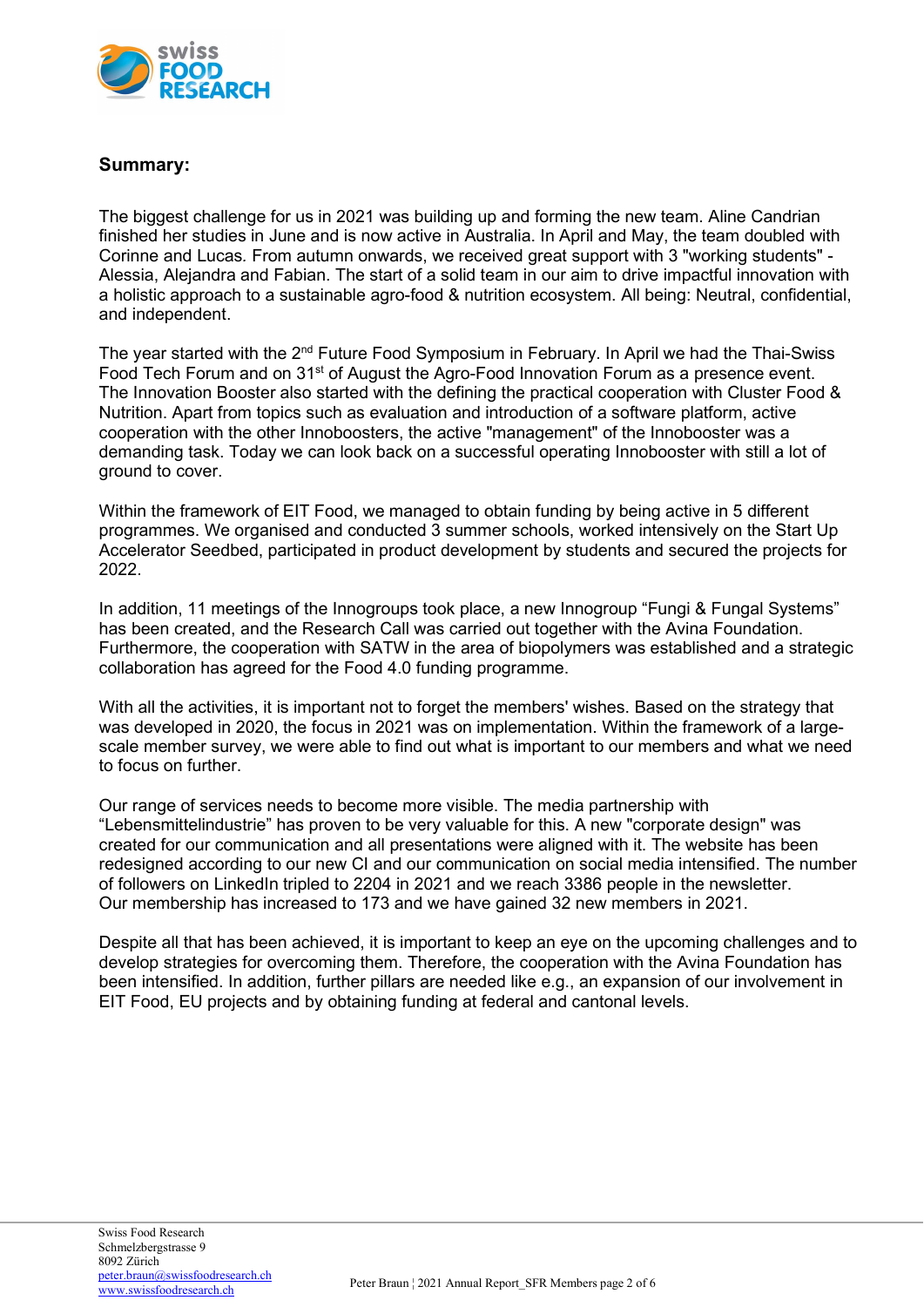

Overall, we have managed to create a very solid basis in 2021 from which we can continue to drive our further activities to promote the innovation ecosystem in the agri-food sector. However, projectbased funding schemes are not as attractive as it might be expected. Project based fundings do only cover actual costs and do not contribute to any structural and overhead costs. Therefore, it is important to keep a good balance between projects based fundings and general fundings. Currently only 30% of our budget is covered by membership fees, i.e., 70% of the budget is "third party funding" with always limited funding time (between 1 and 3 years).

Therefore 2022 will be an important year for Swiss Food Research. The further development and expansion of the "Swiss Innovation Eco-System" and new ways of financing is the core task for the future.

As a member you can support this throughout the connections you have (getting additional members, help identifying new fundings schemes, broaden the presence of the network) and thus making use of the chance that is offered to the agro-food segment. Only in a joined approach we can strengthen the Swiss Innovation-Eco System.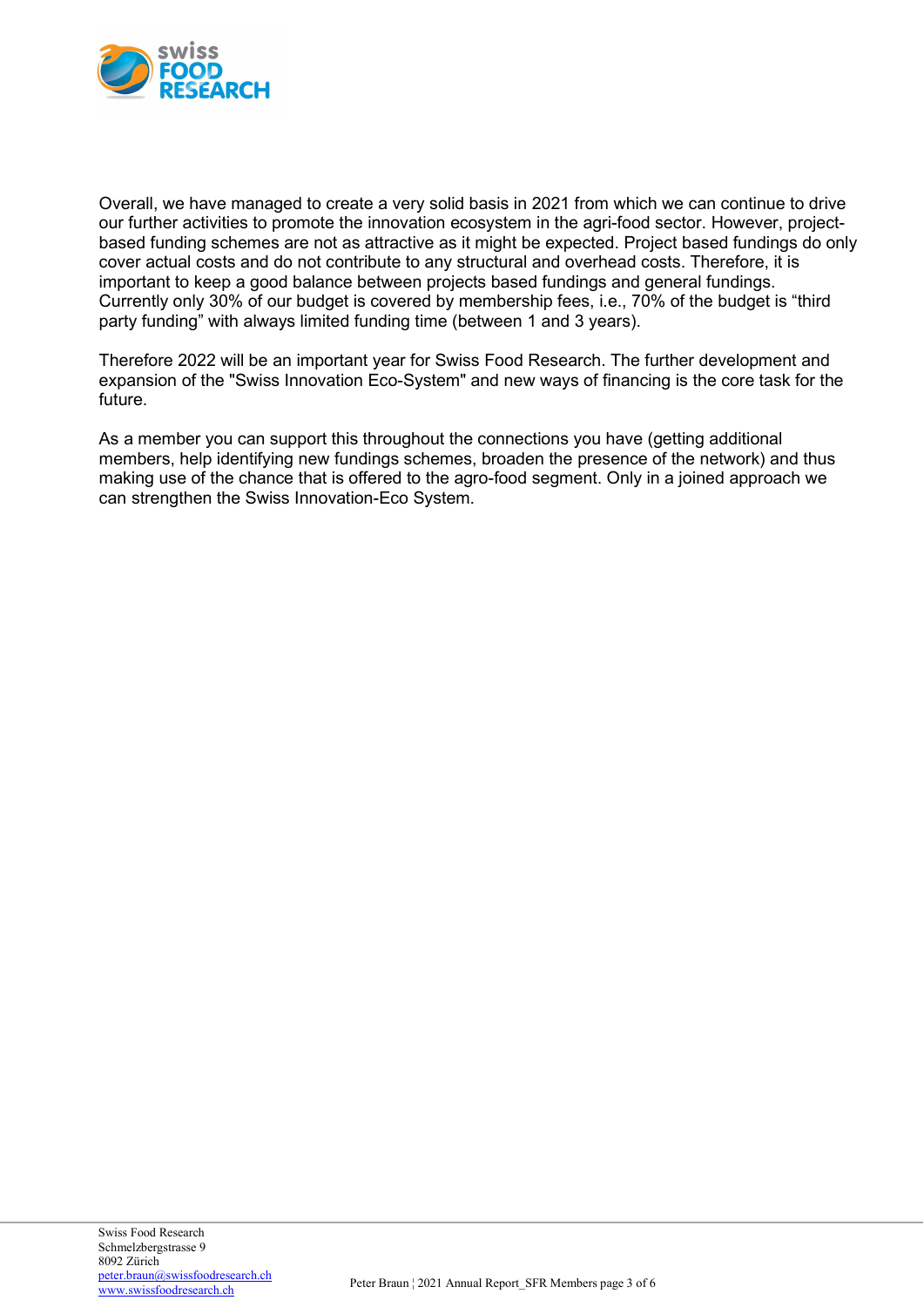

# What happened in 2021 – More information in detail

## Swiss Food Research is highly attractive - We welcome new members!

The importance of the network is recognised throughout the industry. We were able to welcome 32 new members and our membership has increased to 173 in 2021.

We gained established companies from the SME sector, numerous start-ups, and large companies (Lindt, Maestrani).

### From the idea to the product: Innovation groups generate new ideas and put them into practice

The innovation groups form the basis for generation of new research and development projects in the respective area. There are now 10 innovation groups active, and 11 meetings were held. Active groups are: Grains & baked goods, insects, coffee, packaging, aquaculture, digitalization, Proteins4Future, Nonthermal preservation, Bioconversion and new Fungi and Fungal Systems.

## NTN Innovation Booster

NTN Innovation Boosters powered by Innosuisse are initiatives that aim to spur innovation activities through concrete ideas development and testing. NTN Innovation Boosters foster a culture of collaborative innovation. Their activities are open to all Swiss actors who are interested. For the period 2021-2024 a total funding 21.3 million Swiss francs is budgeted to enhance 600 novel innovation ideas and 100 radical follow-up projects out of 18 NTNs.

Swiss Food Research successfully joined forces with Cluster Food & Nutrition, funded the "Suisse Agro Food Leading House" which is now the managing organisation of the NTN Innovation Booster Swiss Food Ecosystems with the thematic focus on technology-based next-generation innovation in the field of Smart Nutrition, Biomass Valorization, Resource Efficiency, Circular Economy, Sustainable Packaging, and innovative business models.

Together we were managing the Innovation Booster, designing, and organizing its contents, and running 6 campaigns in which 68 proposals were submitted. 25 proposals were funded by means of the Innovation Booster. Several proposals were continued and supported by other sources. The Innovation Booster is the funding scheme that supports creation and testing of ideas in an early stage and provides funding to all parties working on an idea.

# Swiss Food Research Calls

Innovative ideas are the basis for innovations. To enable ideas to be tested at an early stage, Swiss Food Research promotes project ideas within the framework of Swiss Food Research Calls. In 2021 we started the open Call "Fungi Systems" supported by the Avina Stiftung. In the tender 2021, 11 calls were received. These were evaluated by a jury. A total of 6 proposals are supported. Since 2013, Swiss Food Research has evaluated 125 projects with experts and funded 57 projects with a total of more than CHF 550,000 and 70% of the projects funded by Swiss Food Research were continued.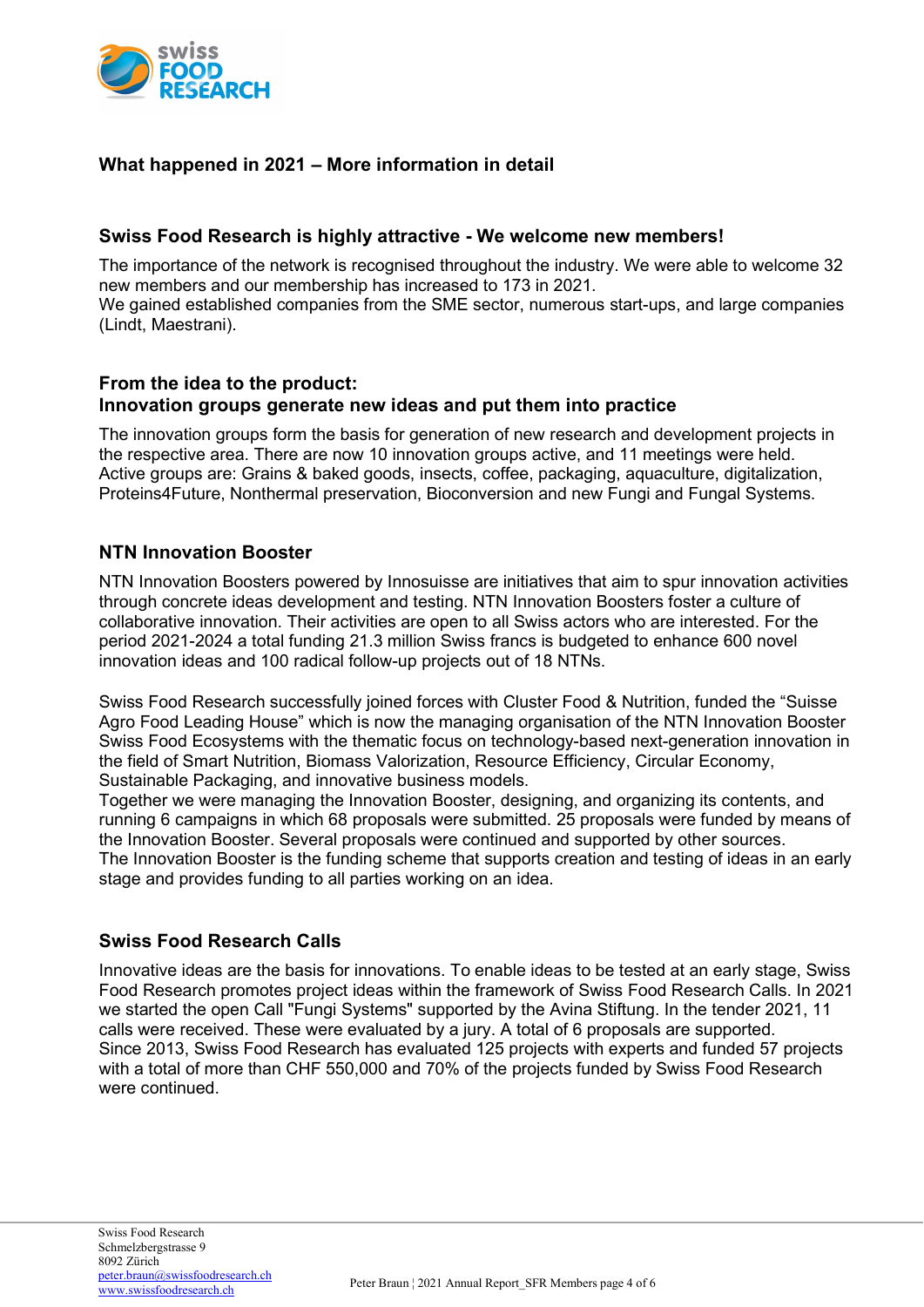

## Events – Working & Networking

11 meetings were held with the different innovation groups. Some groups met twice, others only once. The groups bring companies and research together and an average of 30 participants per meeting can be expected.

The Thai Swiss Food Tech Forum took place during 2 days in April with up to 140 participants. The pitching of 13 Thai Start-ups presenting their innovative products was combined with keynotes, explaining important steps to consider when importing to Switzerland and food trends in Europe.

The third Agro-Food Innovation Forum took place in Kemptthal on 31 August 2021. An event organized jointly with the Kompetenznetzwerk Ernährungswirtschaft and Cluster Food Nutrition. The forum was a great success with 100 participants and 16 Start-ups pitching their innovative ideas.

Together with SVIAL and SGLWT the 2<sup>nd</sup> Future Food Symposium was held about resilient food system.

In addition to the events, Swiss Food Research published several articles on various topics in the relevant media.

# Networking & Partnerships

### Cooperation with EIT Food

EIT Food, established by the European Institute of Innovation & Technology (EIT), is Europe's leading food innovation initiative, working to make the agro-food system more sustainable, healthy, and trusted. EIT Food is building an inclusive and innovative community of diverse food sector partners, to drive innovation and entrepreneurship across Europe. Swiss Food Research is partner of EIT Food providing mentoring, coaching, and education within multiple programs.

### Cooperation with SATW

Swiss Food Research started a cooperation with SATW in the area of biopolymers to support the development of biobased plastics. Furthermore, a strategic collaboration has been agreed for the Food 4.0 funding programme. The Food 4.0 programmes aims at supporting early-stage projects and idea testing and can also be combined with the Innovation Booster. Thus, the agro-food & nutrition segment is now well staffed with fundings for idea testing and development.

### Cooperation with SVIAL

SVIAL is the Swiss professional association of food scientists and agronomists. It comprises 1700 members. The strategic cooperation between SFR and SVIAL has been established at the operational level and several joint events have been held such as the Agro Food Job dating and the Future Food Symposium.